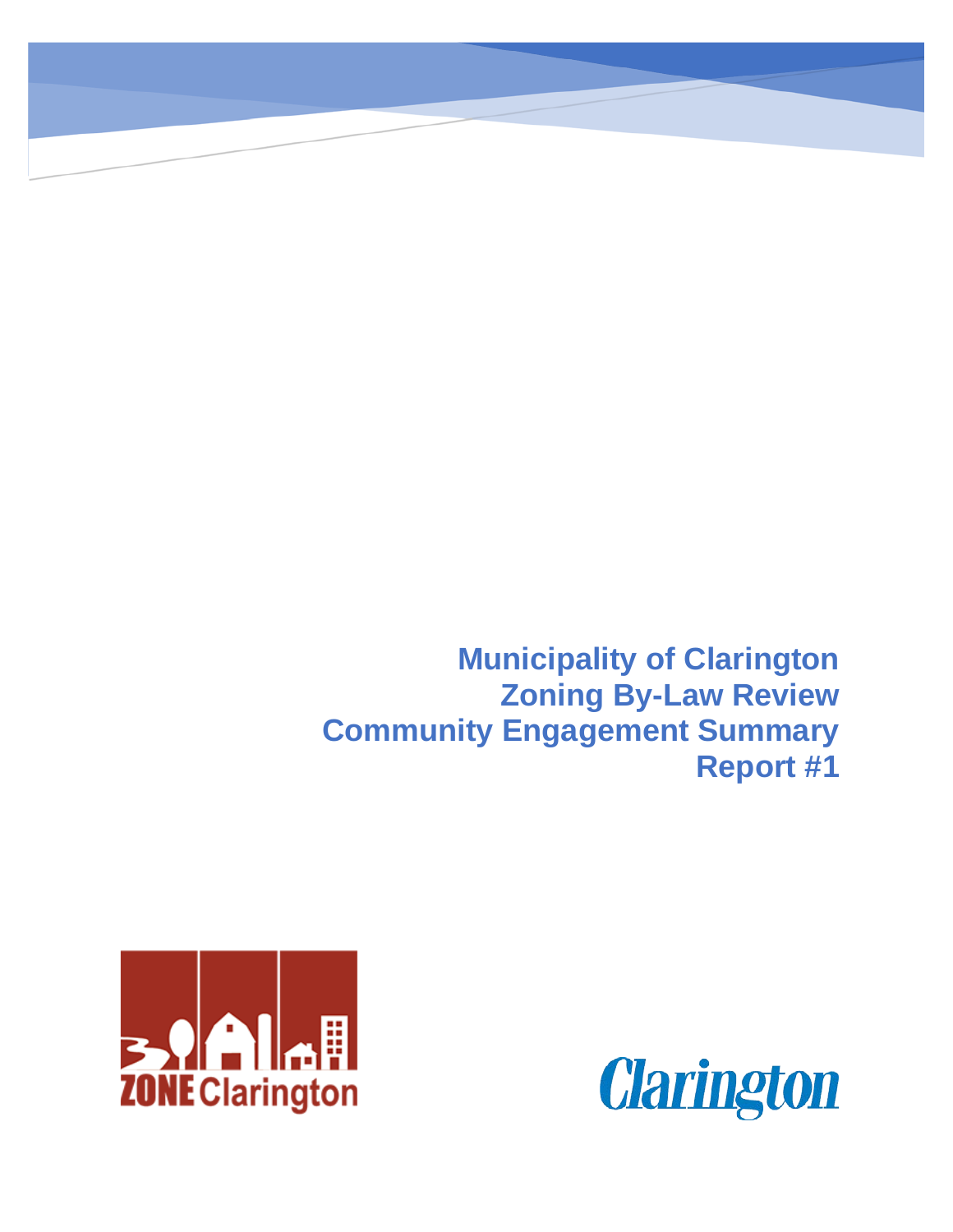#### **Table of Contents**

| 1.0 |  |  |
|-----|--|--|
| 1.1 |  |  |
| 1.2 |  |  |
| 1.3 |  |  |
|     |  |  |
|     |  |  |
|     |  |  |
|     |  |  |
|     |  |  |
|     |  |  |
|     |  |  |
|     |  |  |
|     |  |  |
|     |  |  |
|     |  |  |
|     |  |  |
|     |  |  |
|     |  |  |
|     |  |  |
|     |  |  |
|     |  |  |
|     |  |  |
|     |  |  |
|     |  |  |
|     |  |  |
|     |  |  |
|     |  |  |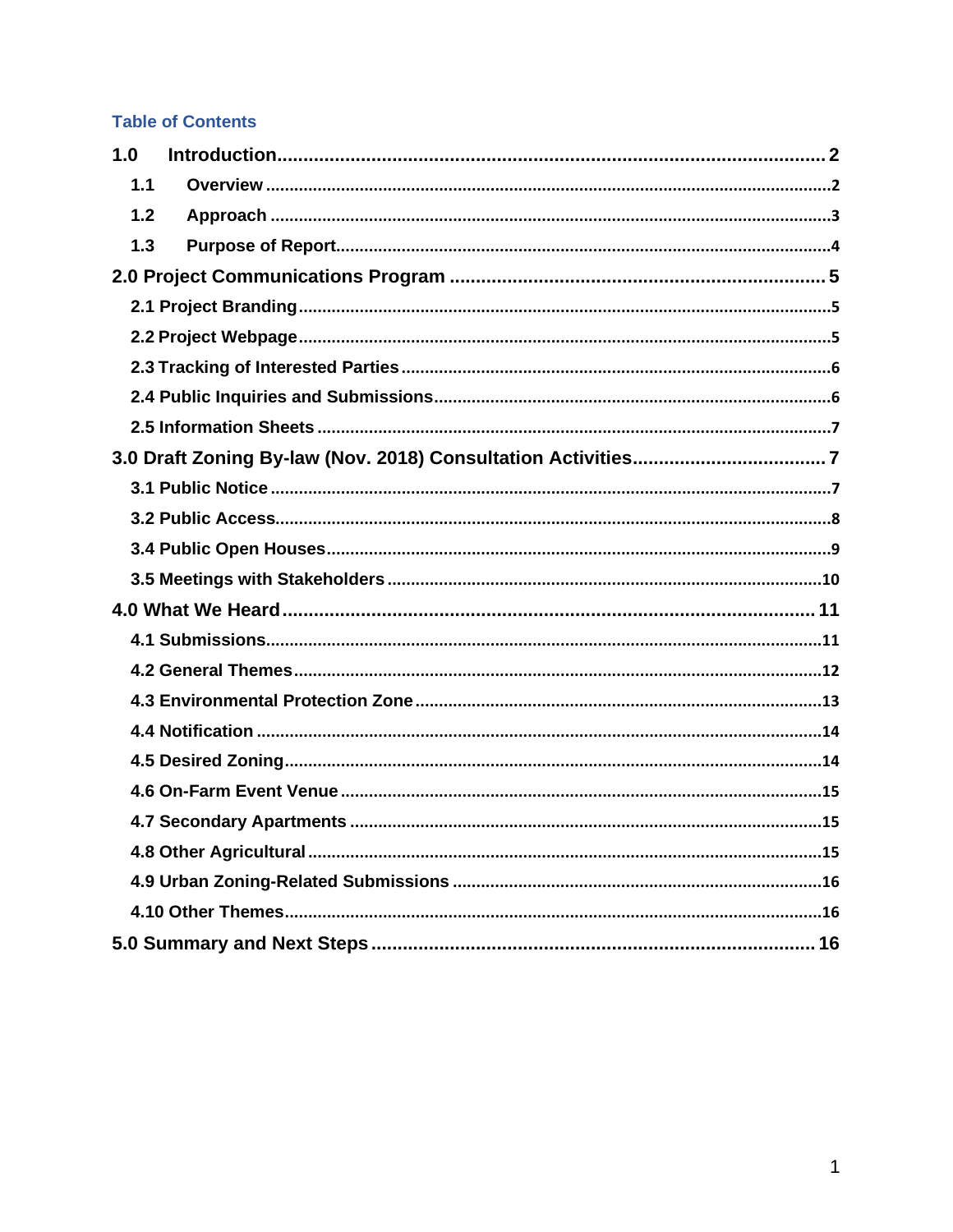# <span id="page-2-0"></span>1.0 Introduction

## <span id="page-2-1"></span>1.1 Overview

The Municipality of Clarington initiated Zone Clarington, a comprehensive zoning by-law review project, in 2017. Currently the Municipality has two zoning by-laws: [By-law 2005-](https://www.clarington.net/en/do-business/current-zoning-by-laws.asp) [109](https://www.clarington.net/en/do-business/current-zoning-by-laws.asp) applying to lands within the Oak Ridges Moraine and By-law 84-63 applying to all other areas in Clarington. Zone Clarington seeks to review, consolidate and update (where appropriate) municipal zoning regulations.

The guiding principles of Zone Clarington are:

- To implement the Official Plan, helping Clarington to develop and thrive.
- To modernize and improve usability of the zoning by-law.
- To respect our unique mix of urban and rural communities.

The general work plan set out for Zone Clarington is shown in Figure 1. The work plan divides the review of rural area zoning and urban area zoning into separate phases, with the Rural Area Zoning Phase occurring first. As envisioned, the comprehensive review will result in a new, consolidated zoning by-law applicable to all of Clarington.



Figure 1: The Zone Clarington work plan.

As shown in Figure 2, the Rural Area Zoning Phase encompasses all lands within Clarington that are located outside of the urban areas of Bowmanville, Courtice, Newcastle Village and Orono.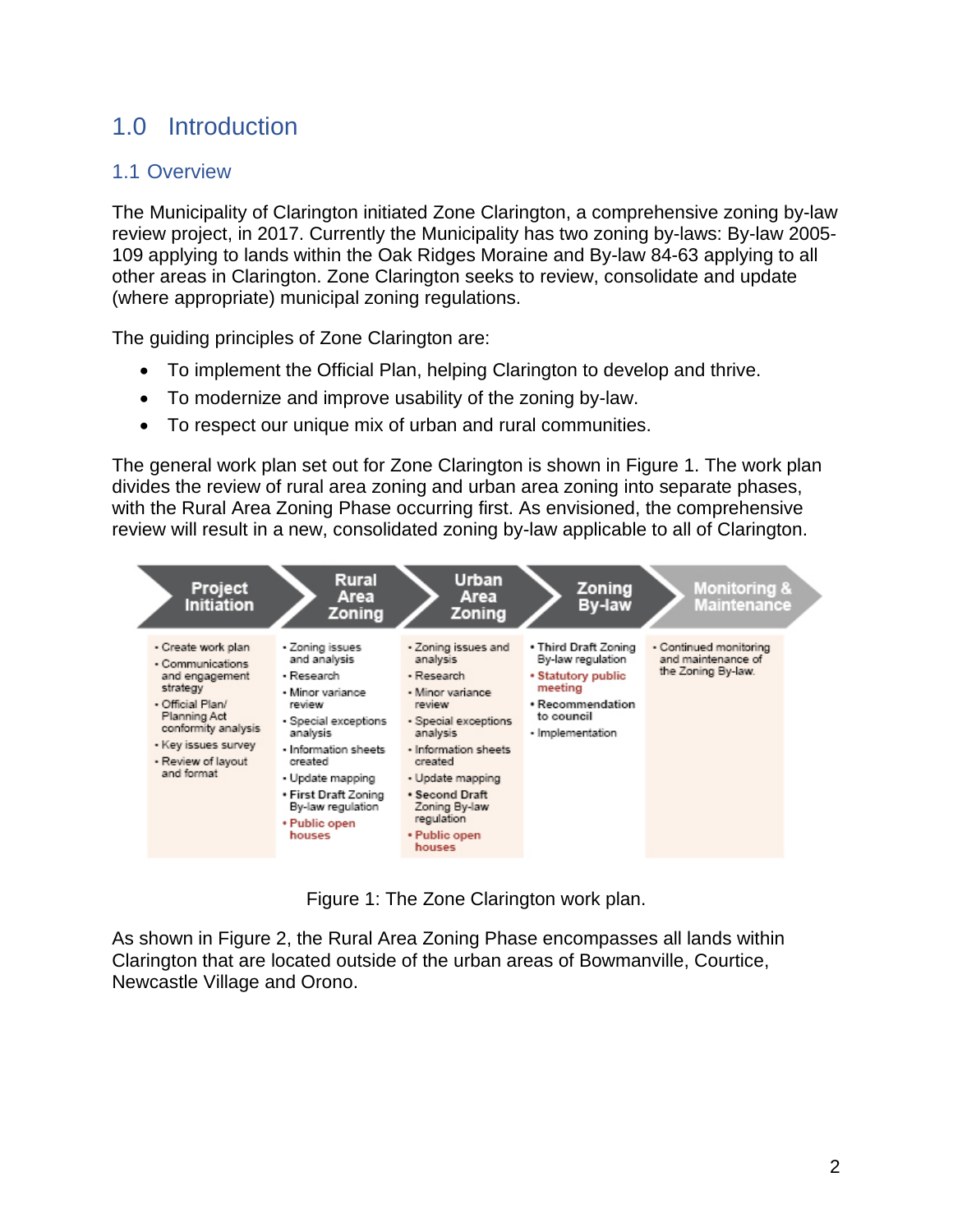

Figure 2: Lands subject to the Rural Area and Urban Area phases of Zone Clarington.

#### <span id="page-3-0"></span>1.2 Approach

Communication and engagement will be delivered throughout the review process and will be tailored for each of the Rural Area Zoning and Urban Area Zoning phases. The communication and engagement program is designed to simultaneously share information with and seek feedback from the public about the zoning by-law review process and proposed changes to the zoning by-law. This includes engagement with Council, the public, agencies and stakeholder groups to obtain feedback and comments.

The Zone Clarington communication and engagement program includes the following components in its approach: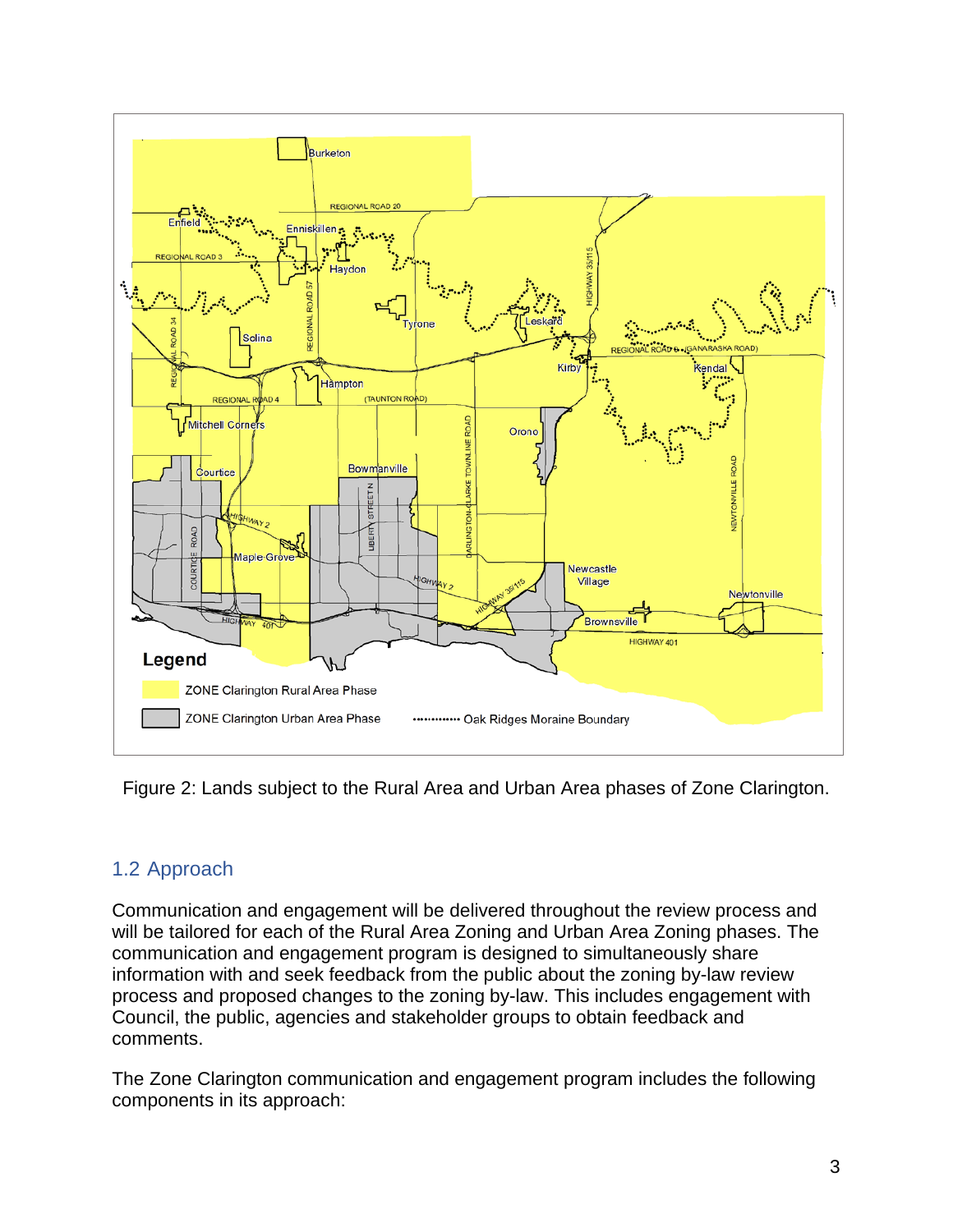- Project branding,
- Project webpage [\(www.clarington.net/zoneclarington\)](http://www.clarington.net/zoneclarington),
- Social media updates,
- Information sheets on the zoning by-law review process and topics of interest,
- Interactive online mapping tool,
- News and notices in the Municipality's Planning eUpdate online newsletter,
- News releases,
- Public open houses,
- Public inquiries process,
- Meetings with agencies and stakeholder groups,
- Reporting to Council; and
- Consultation summary reporting.

The components outlined above are aligned with and exceed the requirements that the Municipality must adhere to in accordance with the Planning Act. Sections 16 and 34 of the Planning Act and section 23.2.1 of the Clarington Official Plan outline that prior to the passing of a new zoning by-law, the Municipality shall ensure that adequate information about the new zoning by-law is made available to the public. The Planning Act also requires that the Municipality hold one open house information session for the public and one public meeting prior to the passing of a new zoning by-law. Section 5 of Ontario Regulation 545/06 instructs the parameters by which the Municipality must provide notice of the new zoning by-law.

#### <span id="page-4-0"></span>1.3 Purpose of Report

The purpose of this report is to provide information about the Zone Clarington community engagement program and to outline how public and stakeholder feedback are addressed through this program. This report discusses the tools established for project communications, information sharing and receipt of questions and comments from the public. The report provides information about the methods used upon the release of a first draft of a proposed new zoning by-law in November 2018 to solicit public feedback. The report also summarizes the comments received on the first draft, to be considered in the preparation of a second draft. A second draft zoning by-law will be presented to Council in November 2021.

This is the first of a series of community engagement summaries planned to be documented for the project. A separate community engagement summary report will be compiled following the public comment period held for a second draft of the proposed new zoning by-law.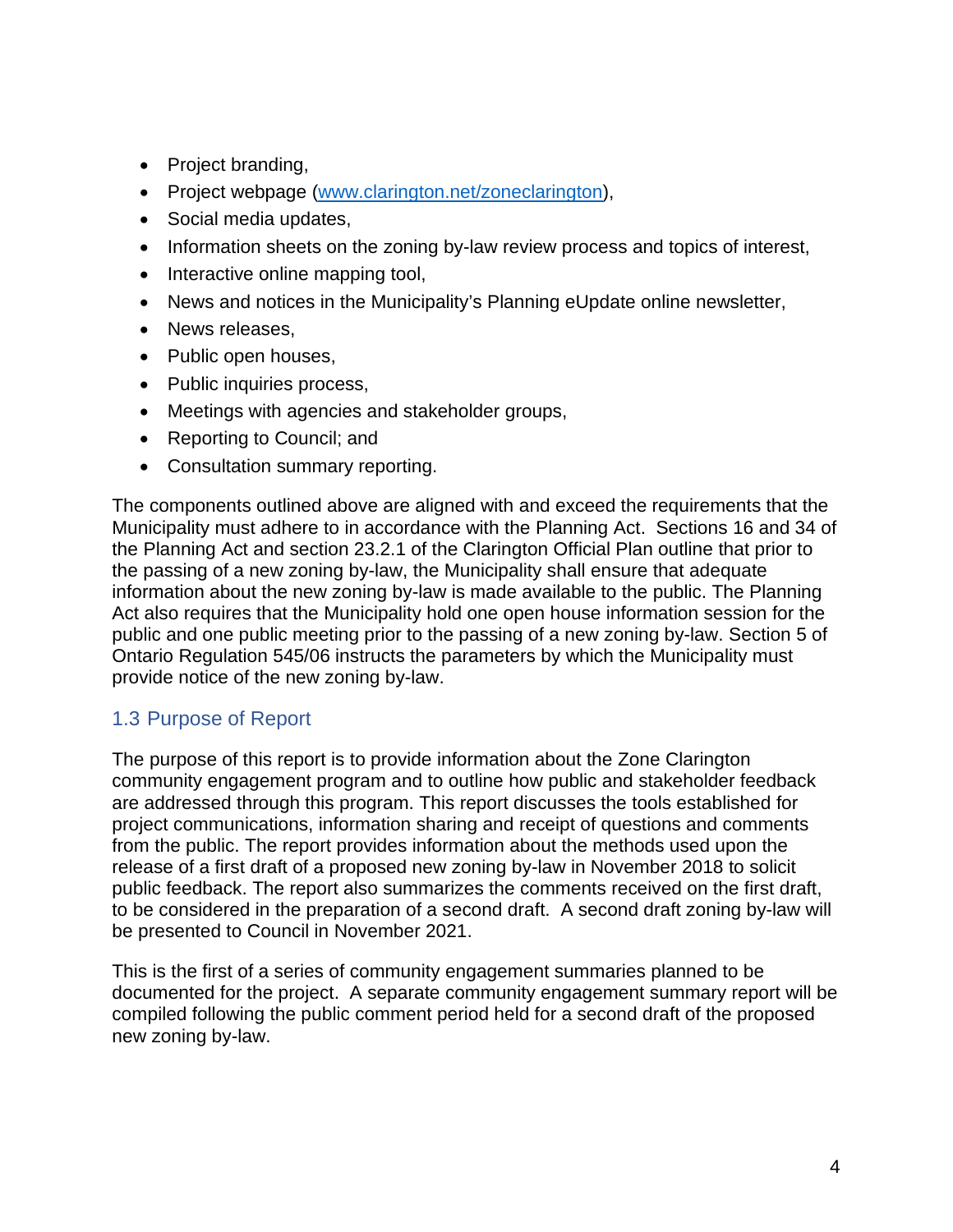# <span id="page-5-0"></span>2.0 Project Communications Program

This section provides an overview of the communication and engagement methods established to share information about the zoning by-law review project. These communication and engagement methods were established at the outset of the project and will continue to be used through to project completion.

## <span id="page-5-1"></span>2.1 Project Branding

Branding for the Zone Clarington project has been established to support communication and engagement methods and to support continuity between project documents. All project-related notices, letters, web pages, information sheets, forms, open house and public meeting materials, advertisements and templates display the Zone Clarington logo and colour scheme. The logo is in silhouette style containing three picture panels with the project name "ZONE Clarington" offset below the picture panels (Figure 3). The three panels reflect some of the diversity in geography and uses in Clarington:

- the first panel is an image of a river and trees: reflective of Clarington's diverse natural heritage areas and landforms,
- the second panel is an image of a barn next to a silo: reflective of Clarington's rich agricultural community,
- the third panel is an image of a house next to an apartment building: reflective of Clarington's growing urban areas.





#### <span id="page-5-2"></span>2.2 Project Webpage

The webpage (www.clarington.net/zoneclarington) is a central location for all information related to the project. It provides updates on the current status of the project, has links to the current zoning by-laws, and hosts a variety of project documents including staff reports, information sheets and public meeting presentations and recordings.

The webpage provides an opportunity for individuals, businesses and organizations to subscribe for direct notification of upcoming open houses, public meetings, project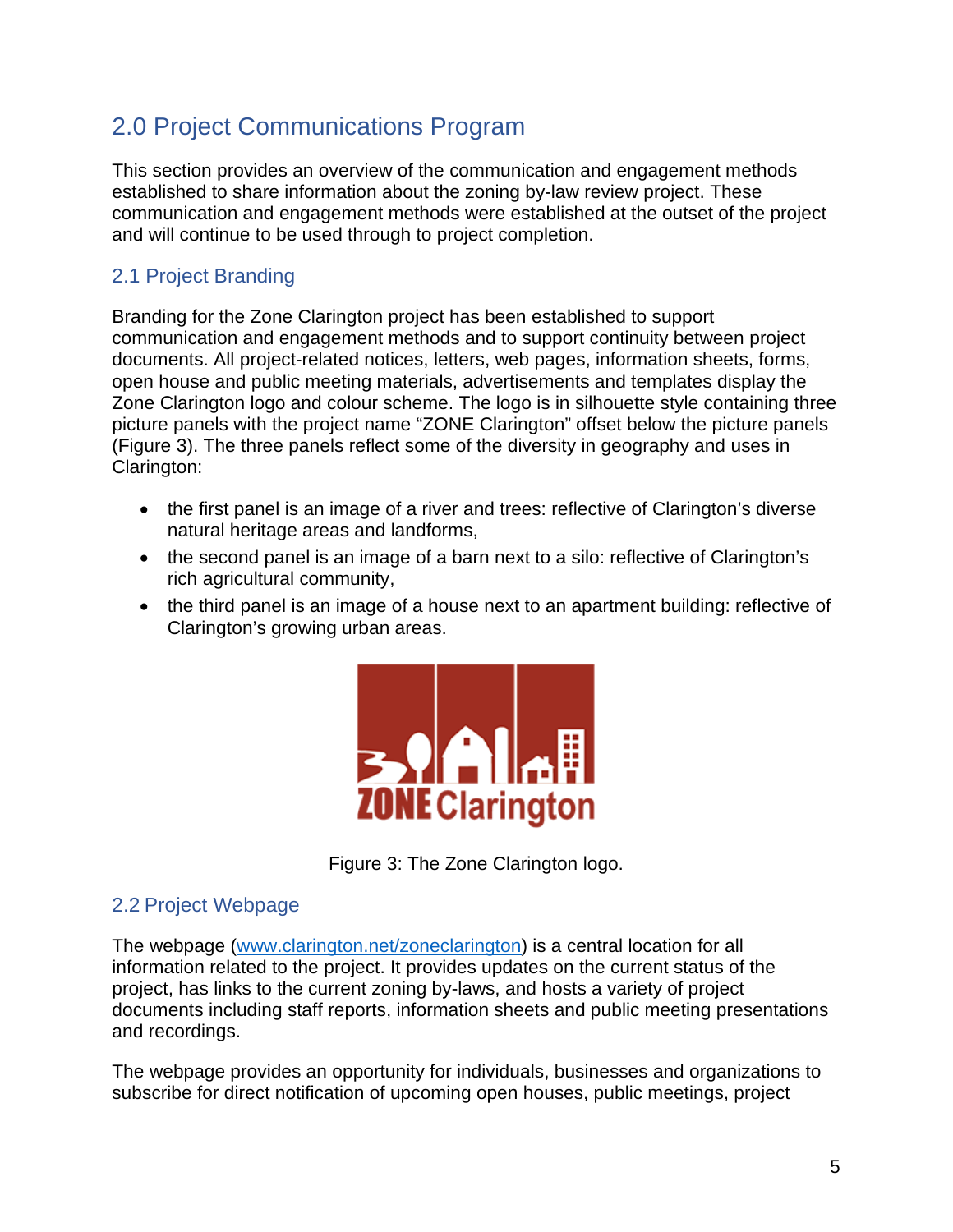updates, and information. It also provides a feedback form for submitting questions and comments on the project, and contact information for reaching out to the Project Team by email or phone.

#### <span id="page-6-0"></span>2.3 Tracking of Interested Parties

All individuals, consultants, and organizations who request to be kept informed about the project or submit comments in relation to the project are considered an Interested Party. The requests and comments may be received verbally or in writing, either in person or via email, hard copy correspondence, or by phone. Individuals can also register as interested parties by subscribing through the Zone Clarington webpage. Interested Parties are provided with acknowledgement of their subscription, information about who to contact regarding the project and notices, and instruction on how to unsubscribe as interested parties.

At the outset of the Rural Area Zoning Phase letters were mailed to a preliminary list of potential stakeholders to inform them of the commencement of the project and to inform them of how they can register as an interested party. The potential stakeholders included:

- Association of Ontario Land Surveyors;
- Durham Region Federation of Agriculture;
- Durham Region Association of Realtors;
- Greenbelt Foundation;
- Oak Ridges Moraine Foundation;
- Ontario Stone, Sand and Gravel Association;
- Durham Farm Fresh;
- Niblett Environmental Associates;
- Oakridge Environmental Ltd.;
- Ontario Ministry of Agriculture, Food and Rural Affairs;
- Building Industry and Land Development Association;
- Durham Region Home Builders Association;
- Agricultural Advisory Committee of Clarington; and
- Municipality of Clarington Committee of Adjustment.

## <span id="page-6-1"></span>2.4 Public Inquiries and Submissions

Members of the public, agencies and stakeholder groups have been encouraged to submit questions and comments in relation to the project via the webpage, in person, or in writing since the project was publicly launched in 2017. Communications with the public are received and filed as either inquiries or submissions. Those communications that contain only questions about the project are filed as inquiries and those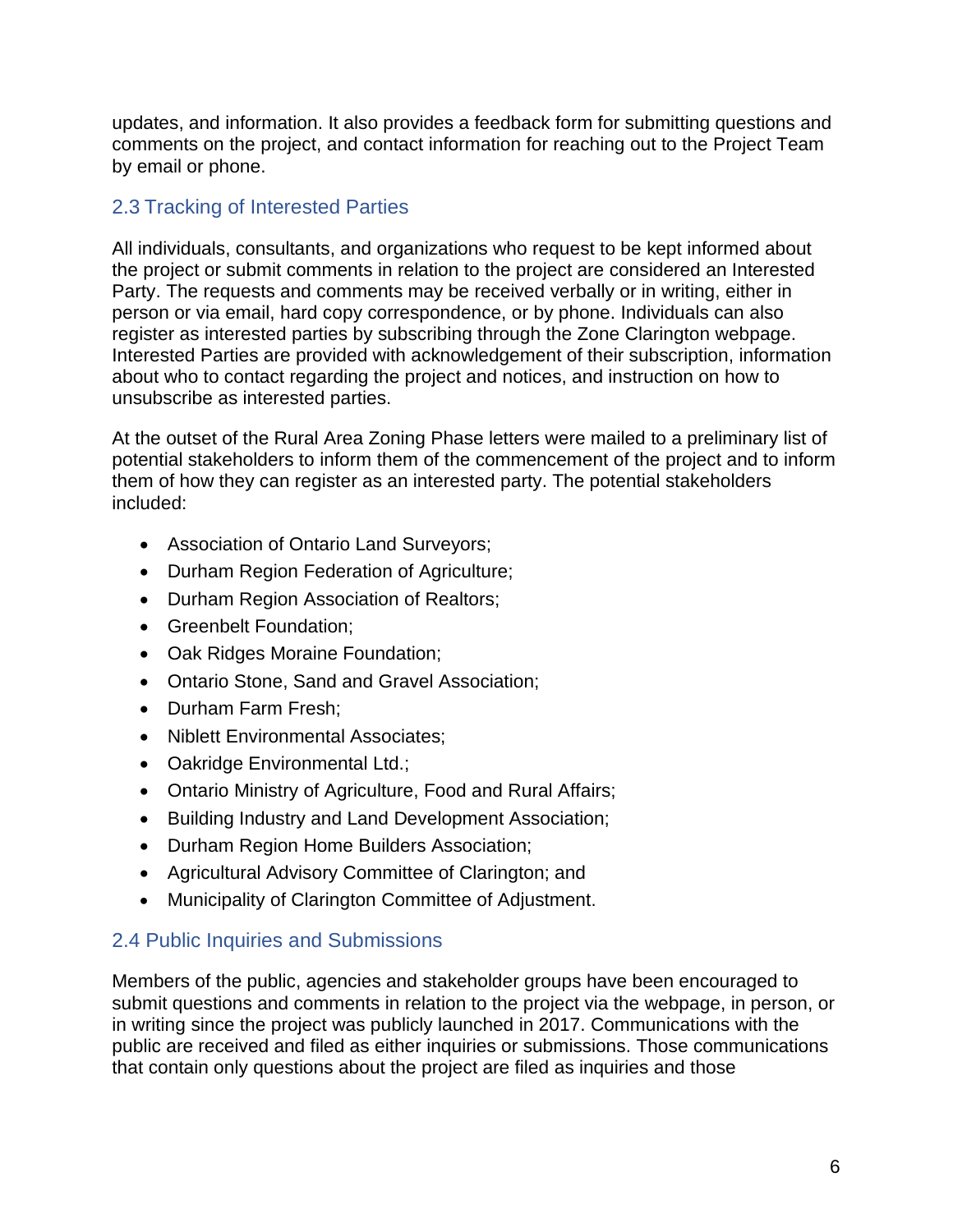communications that contain comments about the project are filed as submissions. As of November 1, 2021, 356 public submissions have been received.

## <span id="page-7-0"></span>2.5 Information Sheets

Information sheets are created to provide information on specific key topics of interest. A zoning by-law is a regulatory document often written in technical and/or legal language. In contrast, the information sheets are intended to be accessible as they are written to be easy-to-read and to include explanatory visuals.

Information sheets will be developed on an as needed basis over the course the project. To date, eight information sheets have been released. Four of the information sheets are currently unavailable to the public as they either require updates following the next draft zoning by-law release or have been rendered obsolete at this stage of the project. Copies of the following information sheets are provided in Appendix A.

- Zone Clarington Introduction
- Secondary Apartments *unavailable: requires updates*
- Agricultural and Related Land Uses
- Environmental Protection and Buffers *unavailable: requires updates*
- Rural Residential Lots
- Site Plan Control *unavailable: requires updates*
- Site-specific Zoning Review Process *unavailable: rendered obsolete as sitespecific reviews have been cancelled*
- Frequently Asked Questions *incorporated into project webpage*

## <span id="page-7-1"></span>3.0 Draft Zoning By-law (Nov. 2018) Consultation Activities

In November 2018, a first draft of the proposed new zoning by-law was released for public comment. The first draft contained general regulations and definitions that apply to both urban and rural areas in Clarington. It also presented proposed zone categories and mapping that pertains only to the rural areas (Figure 2). Zone categories and mapping for Clarington's urban areas of Bowmanville, Courtice, Newcastle Village and Orono, will be part of a future phase of the project. This section describes the consultation activities that were undertaken for the release of the first draft zoning bylaw.

#### <span id="page-7-2"></span>3.1 Public Notice

Release of the first draft of the zoning by-law for public comment was advertised using the following mechanisms:

- Memorandum to Council (Nov. 12, 2018);
- Advertisement in Clarington This Week (Nov. 14, 21 and 28, 2018);
- Advertisement in Orono Weekly Times (Nov. 14, 21,28, and Dec. 5, 2018);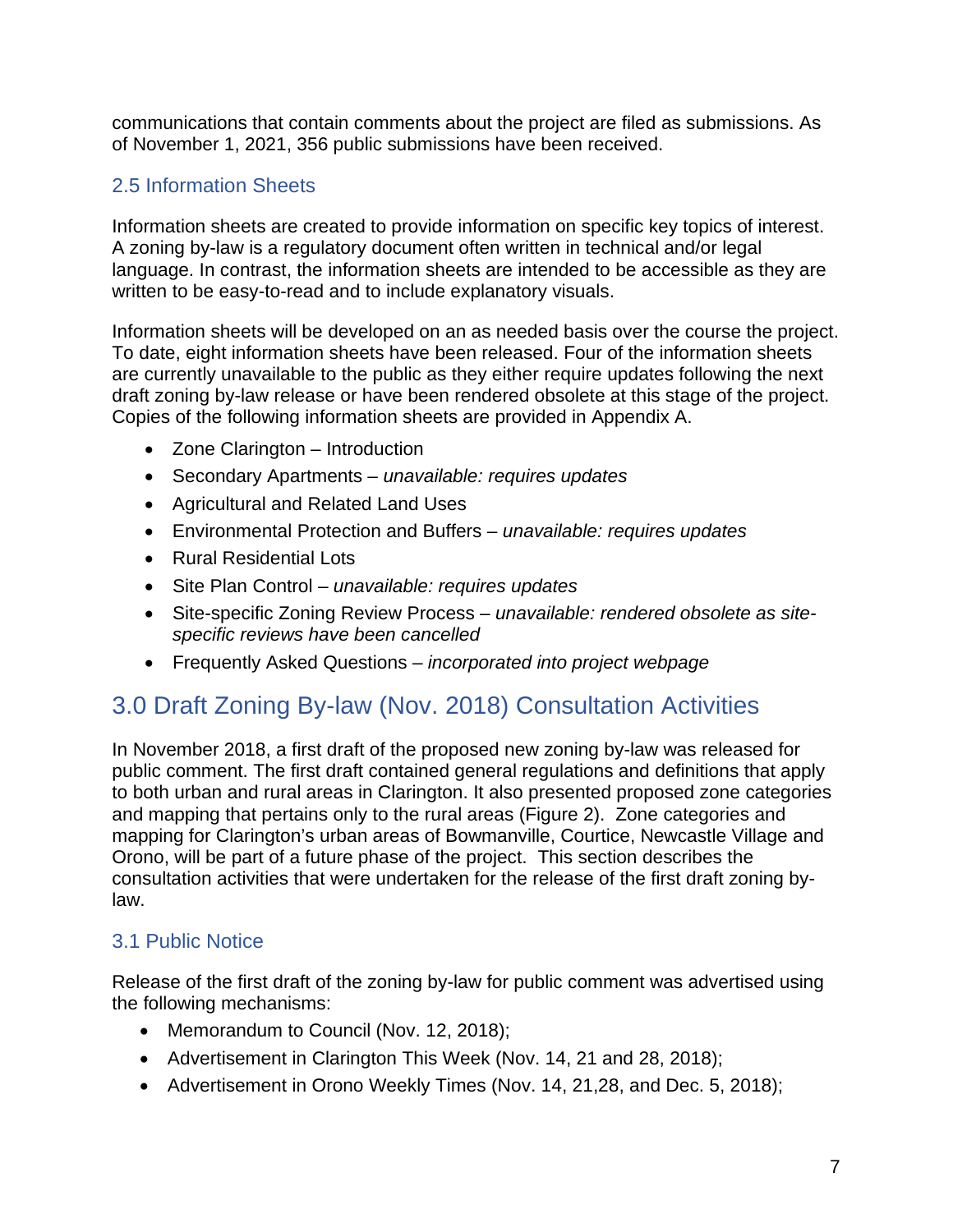- News Release (Nov. 21, 2018);
- Notice in the Planning eUpdate online newsletter (Nov. 22, 2018);
- Social media Facebook and Twitter (November 22, 2018);
- Direct notice to interested parties and key rural stakeholders (November 14, 2018); and
- Direct notice to Advisory Committees of Council (November 15, 2018).

#### <span id="page-8-0"></span>3.2 Public Access

The first draft zoning by-law was made available for review through several platforms upon its release. The project webpage was updated to include the first draft zoning by law in its entirety: regulations, schedules and mapping for the rural areas of Clarington. Copies of the first draft zoning by-law document were circulated to the various agencies typically involved in the review of land use development applications submitted to the Municipality. Hard copies of the full document were also made available at each of Clarington's Public Libraries.

In addition to the first draft zoning by-law documents being released, an interactive mapping tool was developed to help people quickly identify the proposed zoning for their property using a searchable tool rather than going through all of the schedules themselves. The interactive mapping tool was made available on the Zone Clarington website in December 2018. The tool enables an intuitive visual comparison of current zoning with the proposed draft zoning for individual properties. The mapping for the new draft zoning by-law was split into four layers within the e-map to facilitate ease of use, as follows:

- Current Zoning Map: This map provided the current zoning information for all rural and urban areas in Clarington.
- Proposed Rural Map (Schedule E): This map provided the proposed zoning information for all rural areas in Clarington.
- Proposed Urban Map: This map was left blank during phase 3 of the project, as the urban zoning was planned for release during phase four of the project.
- Proposed Additional Overlay Map (Schedule F): This map included overlays that denote additional regulations to the proposed zoning maps.

The interactive mapping tool can be seen in Figure 4 is currently unavailable to the public as the Project Team prepares the revised mapping for the next draft zoning bylaw release.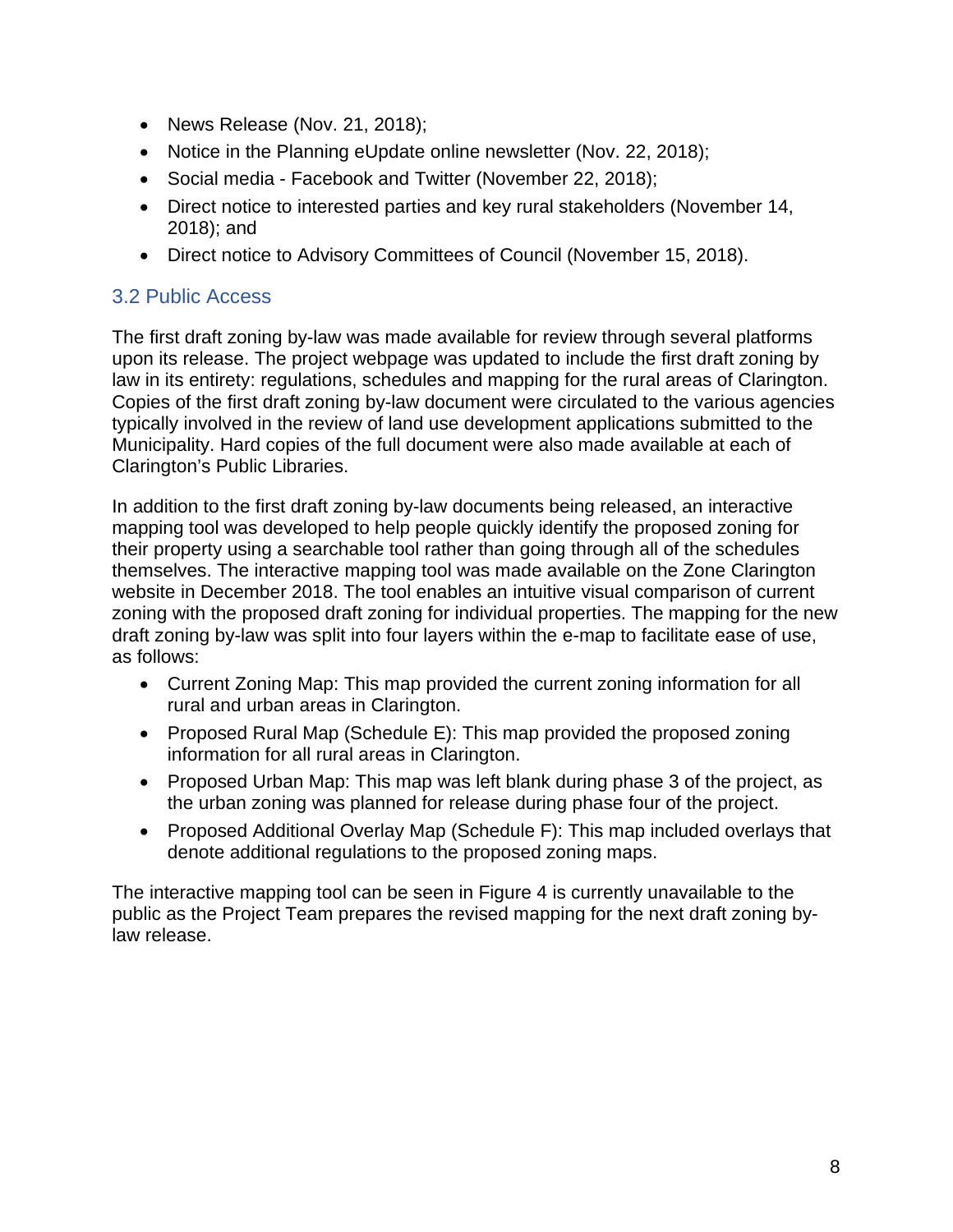

Figure 4: The Zone Clarington interactive e-map tool

## <span id="page-9-0"></span>3.4 Public Open Houses

To provide the public with an opportunity to learn about, ask questions and provide feedback on the first draft zoning by-law, four open house sessions were held on January 29, 2019, January 30, 2019, February 5, 2019, and March 4, 2019. Interested parties and members of the public were encouraged to attend the sessions to view the information panels, speak with staff, sign up for project updates, and to submit comments.

Notice of the public open houses was advertised using the following mechanisms:

- Report to Planning and Development Committee of Council [\(Report PSD-082-18,](https://weblink.clarington.net/weblink/0/edoc/141837/PSD-082-18.pdf) dated Dec. 10, 2018);
- News release (Dec. 13, 2018);
- Advertisement in Clarington This Week (Jan. 9, 16, 23, 30 and Feb. 20, 27, 2019);
- Advertisement in Orono Weekly Times (Jan. 9, 16, 23, 30, and Feb. 20, 27 2019);
- Notice in the Planning eUpdate online newsletter (Jan. 4, 24, Feb. 15, 2019);
- Social media;
- Advertisement on Community Facility information screens;
- Direct notice to interested parties; and
- Direct notice to Advisory Committees of Council.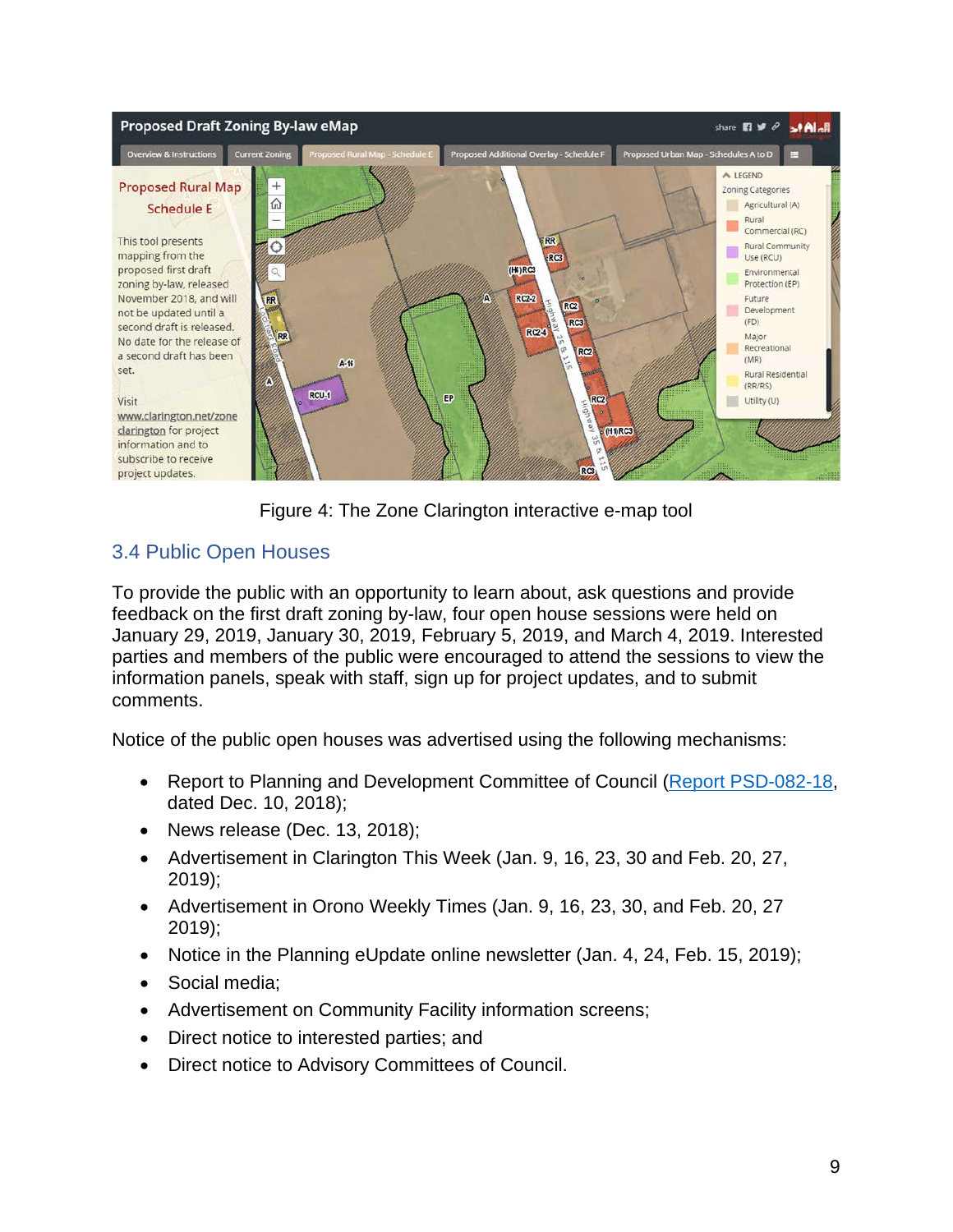Over the course of the four open houses, 175 people attended. A breakdown of attendance by location is provided in Table 1.

| <b>Venue</b>                                         | <b>Attendance</b> |
|------------------------------------------------------|-------------------|
| Garnet B. Rickard Recreation Complex,<br>Bowmanville | 42                |
| <b>Kendal Community Centre</b>                       | 36                |
| <b>Solina Community Hall</b>                         | 45                |
| <b>Tyrone Community Centre</b>                       | 52                |
| <b>Total</b>                                         | 175               |

Table 1: First Draft Zoning By-law Open House Attendance.

The open houses included a series of display boards that provided information about the regulations proposed in the first draft zoning by-law. Attendees could walk through and review the display boards at their own pace. Project Team members and representatives from the appropriate Conservation Authority were present to discuss the proposal with attendees, address questions and listen to feedback. Project Team members were also available to print maps for individual properties displaying current zoning and proposed zoning for a property. Information sheets were available as handouts. Attendees were encouraged to provide comments via a feedback form.

#### <span id="page-10-0"></span>3.5 Meetings with Stakeholders

In addition to the public open houses, Staff met to present on and discuss the first draft zoning by-law with individual landowners, stakeholders groups, organizations and agencies, by request. Staff met with the following stakeholders groups, agencies and organizations:

- Region of Durham Planning Staff;
- Ganaraska Region and Central Lake Ontario Conservation Authority Staff;
- Building Industry and Land Development Association Durham Chapter;
- Durham Region Association of Realtors;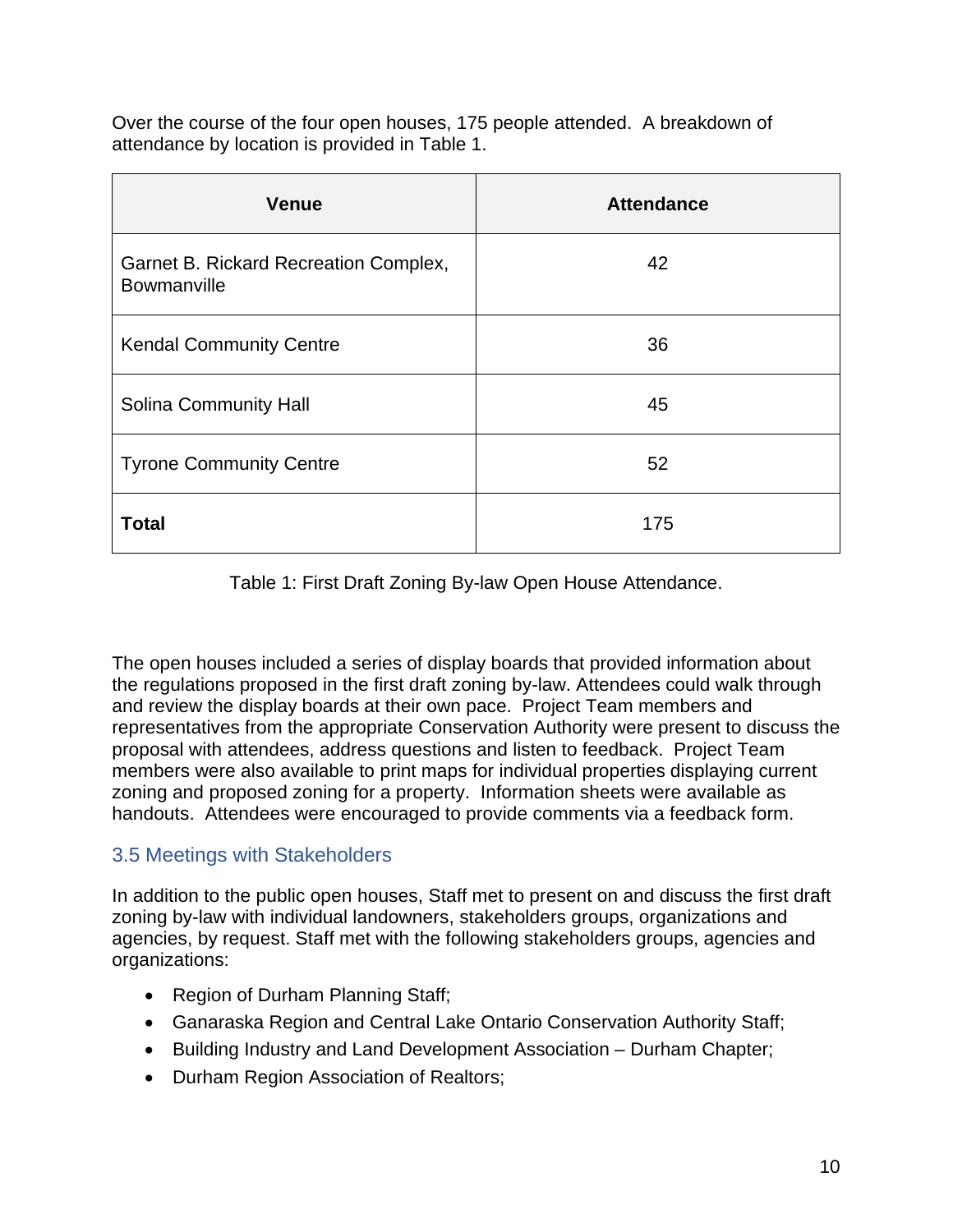- Appraisal Institute of Canada Durham Chapter;
- Durham Landowners Association;
- Rezoning Clarington Citizens Group; and
- Local residents group respecting on-farm special event venues.

Presentations and discussions also took place with the Agricultural Advisory Committee of Clarington and the Committee of Adjustment.

## <span id="page-11-0"></span>4.0 What We Heard

This section provides a summary of the comments received on the first draft zoning bylaw. It considers written comments submitted to the Planning and Development Services Department, as well as delegations made to Council in response to the first draft zoning by-law. All comments received will be considered in preparing future draft zoning.

#### <span id="page-11-1"></span>4.1 Submissions

As of November 1, 2021, the Zone Clarington project has 1,014 registered interested parties and 39 agencies who are circulated project updates and notices. The Planning and Development Services Department has received 14 submissions from agencies and 337 submissions from interested parties since the release of the first draft in November of 2018, some of which were restatements of comments previously submitted.

As can be seen in Figure 5, submissions to the project first spiked following the public open houses from November 2018 to April 2019. Submissions spiked again following discussions at Council relating to proposed Environmental Protection zoning in May of 2019. The final spike in submissions to the project occurred in December of 2020, when Council lifted the rural portion of the project from the table and provided direction to staff relating to the preparation of a revised proposed zoning by-law amendment.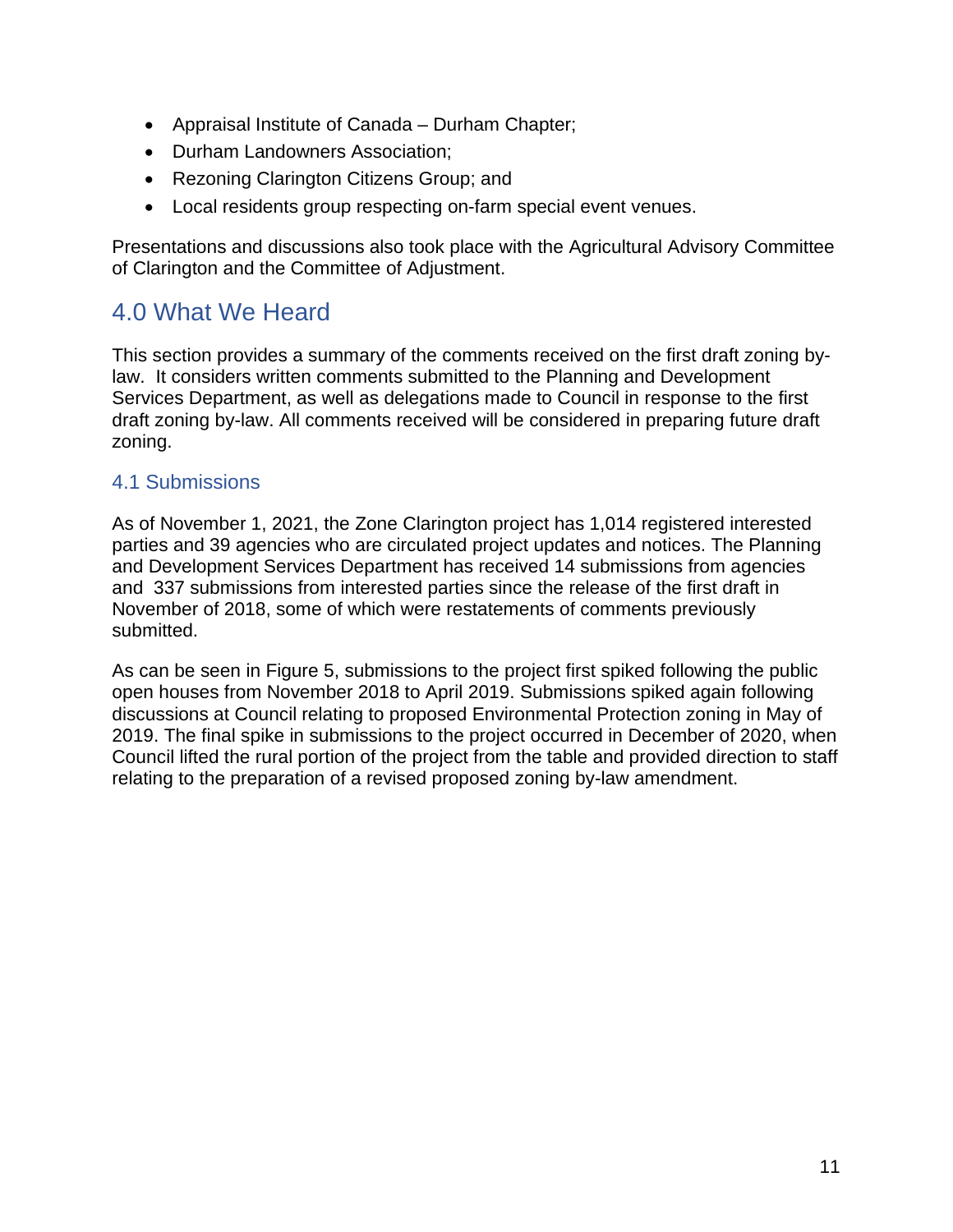

Figure 5: Number of submissions on the draft zoning by-law (Nov. 2018) by month

#### <span id="page-12-0"></span>4.2 General Themes

A variety of themes can be observed in the public submissions received in response to the first draft zoning by-law. The most prominent themes of the comments submitted relate to the proposed approach for Environmental Protection zoning (62 percent) and to comments surrounding project notifications (18 percent). A visual representation of the number of public submissions sorted by theme can be seen in Figure 6.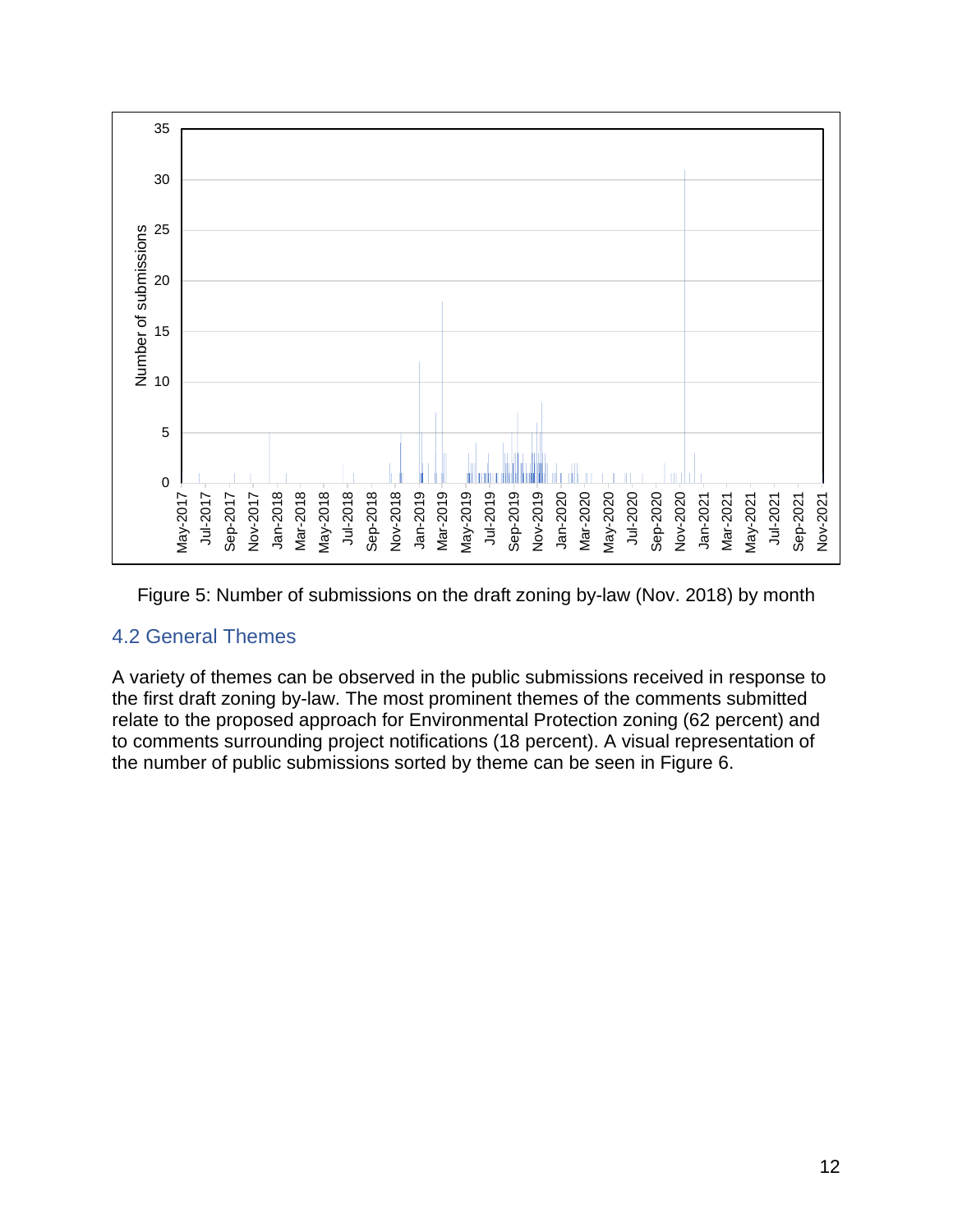

Figure 6: Percentage of comments submitted to the project by theme.

## <span id="page-13-0"></span>4.3 Environmental Protection Zone

62 per cent of the public comments are related to the proposed Environmental Protection (EP) zone. Residents commented on a range of EP zone-related matters, as follows:

#### **Property Value Related**

The Environmental Protection Zone...

- …will negatively impact my property's value.
- …will limit my ability to sell my property.
- ...will negatively impact my taxes.
- ...will negatively impact my retirement/succession plans.

#### **Mapping Accuracy Related**

The Environmental Protection Zone mapping...

• ...is not based on good science/the mapping is flawed.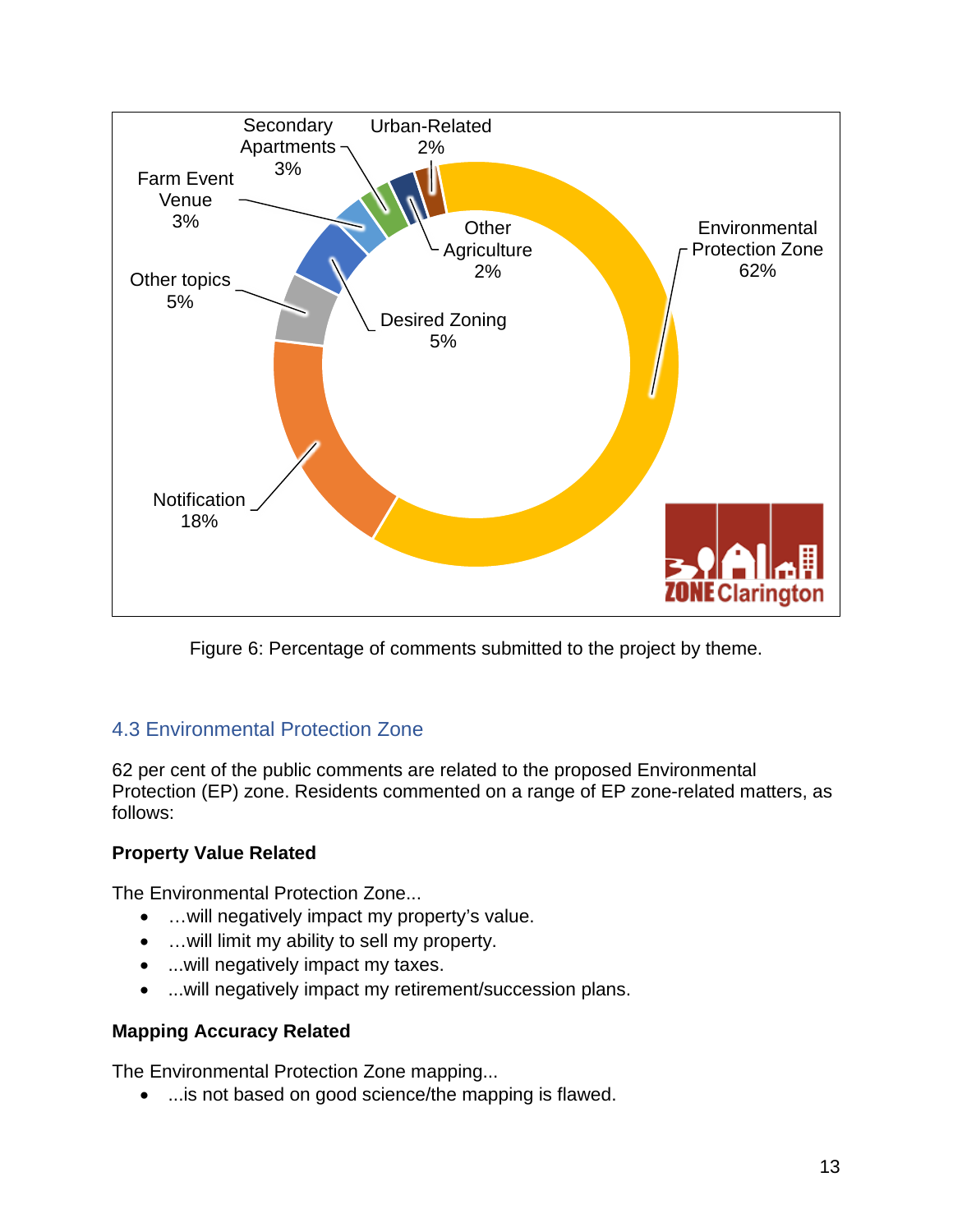- …data should be shared with the public.
- ...should not include my house or other structures/crops/septic bed/man-made pond/drainage ditch.
- ...is based on environmental features that are not there or do not exist.
- ...is not being applied evenly from one property to the next.
- ...should be ground-truthed by someone from the Municipality.

#### **Limit use of property**

The Environmental Protection Zone...

- ...will limit my ability to build/farm/develop my land.
- ...has buffers which are too restrictive and too big.
- ...will limit my ability to perform upkeep (trimming trees, etc.) on my property.
- ... will give the conservation authority too much control over what I do with my land.
- ...will limit my ability to sever my property.

#### **In support**

The Environmental Protection Zone...

- ...is necessary to protect the environment but is proposed to expand too much.
- ...is currently not adequate to protect the environment.

#### <span id="page-14-0"></span>4.4 Notification

Comments on how residents are being notified of the project were present in 18 per cent of all submissions. These comments included:

- I would like to be directly notified of changes to the zoning for my property.
- I support full and comprehensive notification to property owners to ensure transparency and accountability.
- Why wasn't I notified about proposed changes to the zoning for my property?

## <span id="page-14-1"></span>4.5 Desired Zoning

Five per cent of comments were received from property owners that included specific requests or changes to the proposed zoning for their property. In some instances, the property owner would comment on a proposed change in the zoning for their property, stating that they wished to retain the former zoning and permissions for the former zoning's uses and zoning standards. In the majority of these submissions the proposed zoning maintained or broadened, rather than restricted, the approved permitted uses and zoning standards of the previous zone.

In other cases, property owners indicated that they were hoping their property would be proposed to become a certain type of zoning, despite it being different than the previous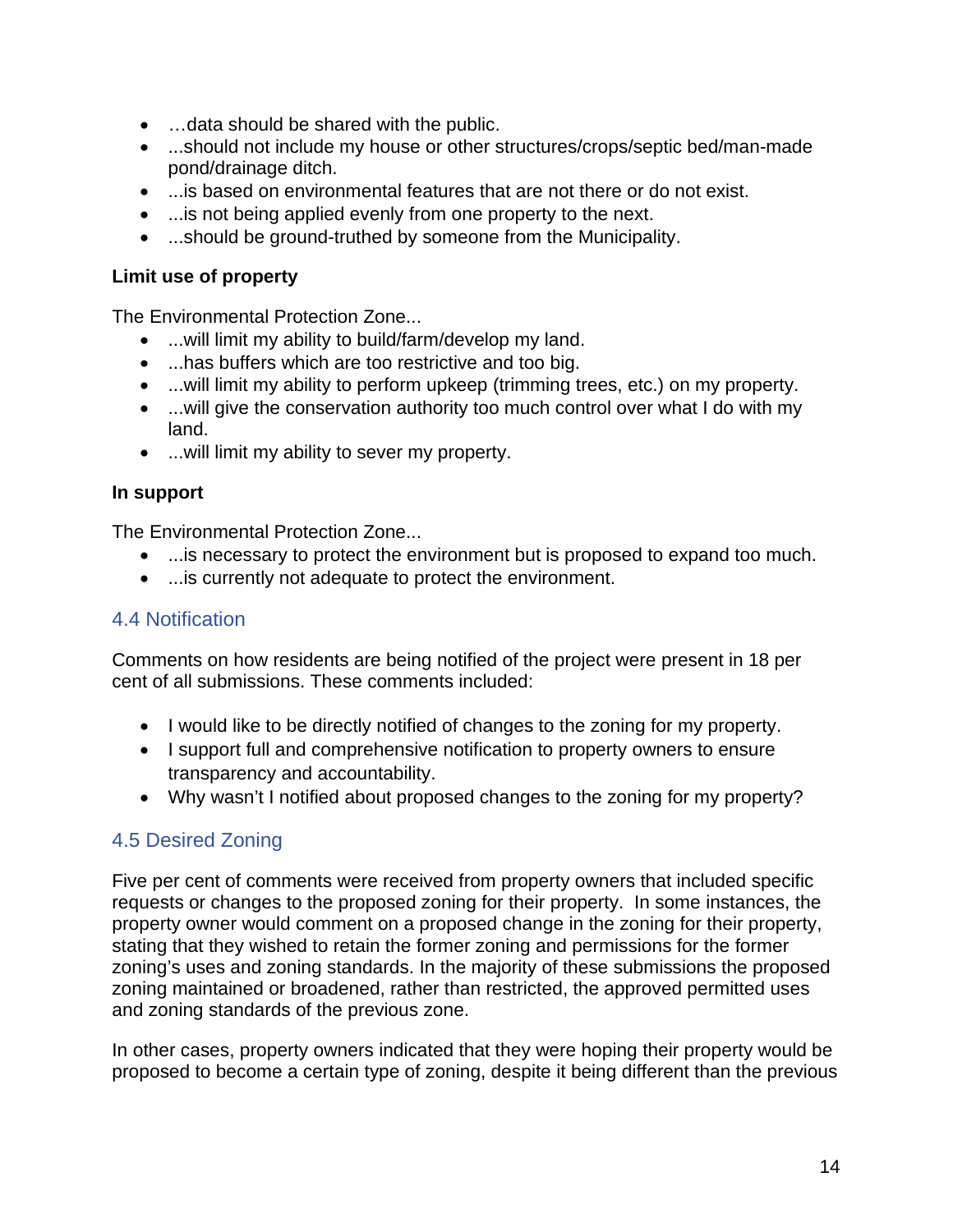zoning. For example, a landowner who owns a property currently zoned residential would express their desire for the property to be zoned commercial.

### <span id="page-15-0"></span>4.6 On-Farm Event Venue

The first draft of the zoning by-law does not permit a farm event venue as of right; a zoning by-law amendment is required. The comments represent three per cent of total comments made and were related to farm event venue were varied. Comments received include:

- Concern about the amount of noise and traffic as a result of these events,
- That they should be located where they do not impact neighbours in terms of noise, privacy, property values, liability, and general quality of life,
- More clear and firm regulations and requirements could make the approval process for a wedding/event business much more straightforward,
- Policies should be consistent with the Provincial Policy Statement, Greenbelt Plan, and Ontario Ministry of Agriculture, Food, and Rural Affairs, to avoid confusion regarding on-farm diversified uses,
- Large reoccurring events should be discouraged,
- My property should be deemed appropriate for diversified uses,
- Event venues need to be secondary to the principal agricultural uses,
- Farm event venue is most commonly used for weddings; and
- Farm event venues should be permitted as-of-right.

#### <span id="page-15-1"></span>4.7 Secondary Apartments

The first draft zoning by-law updated existing rules to permit and provide regulatory parameters for secondary apartments within specific zone categories in Clarington's rural area. Three per cent of submissions received provided comments on this proposed change, all of them in support of the addition of the secondary apartments policies.

#### <span id="page-15-2"></span>4.8 Other Agricultural

Two per cent of comments focused on the Agriculture Zone and related uses, regulations and related definitions. Included in these comments were the following:

- Farm produce outlet should include plants/flowers grown on farm to be included in farm produce outlet definition;
- Uses of the farm produce outlet should be defined better;
- Fur farms and riding and boarding stables should be maintained as permitted uses in the Agricultural Zone;
- Present 5% lot coverage for greenhouse structure is restrictive; and
- On-farm diversified uses should not exceed two percent of total acreage.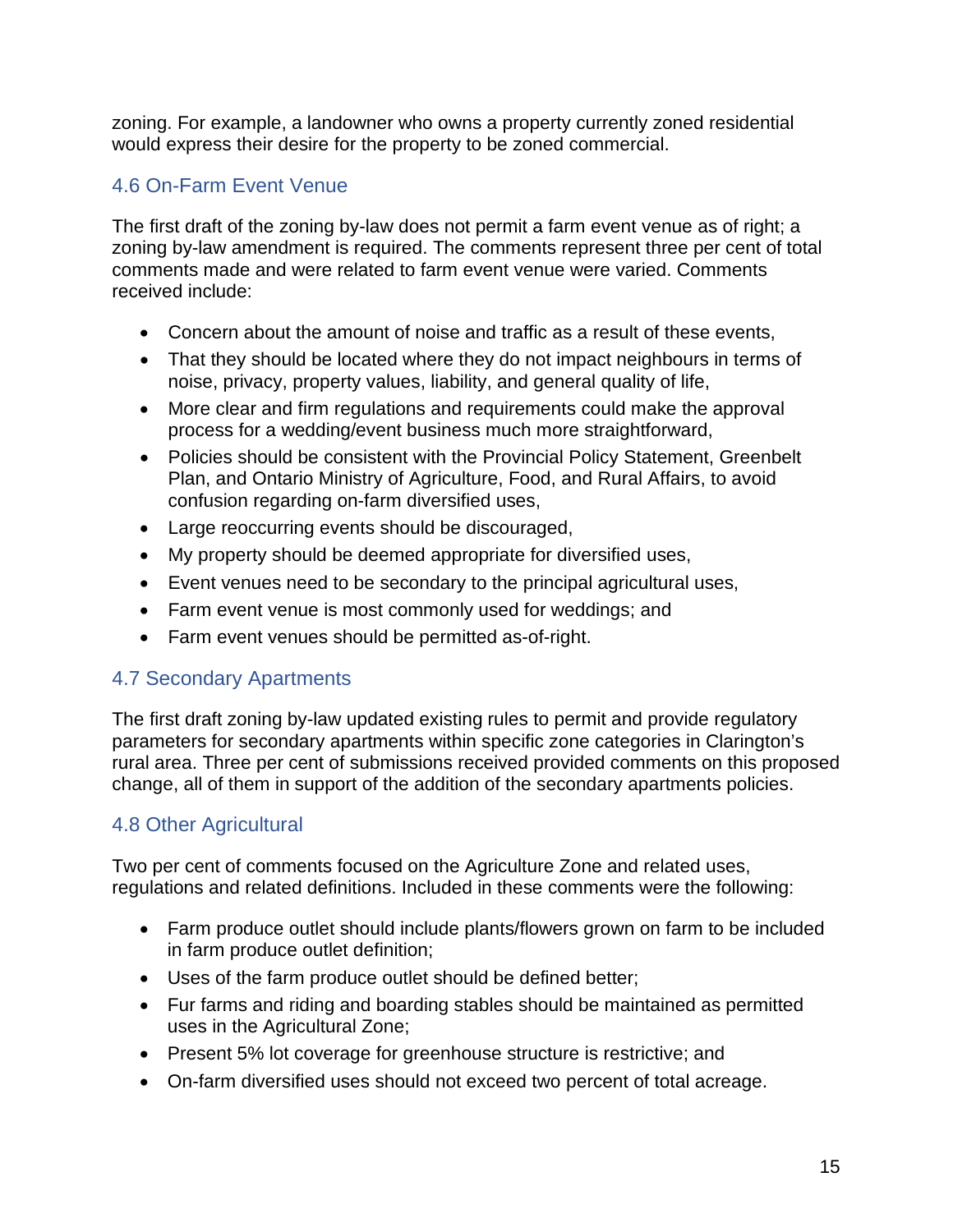### <span id="page-16-0"></span>4.9 Urban Zoning-Related Submissions

Although the first draft zoning by-law focused on the rural areas of Clarington, two per cent of the comments relate to the urban area zoning. These submissions focused on the following urban area topics:

- Two advocate for backyard hens to be permitted in urban areas;
- One suggests that parking in driveways and pool water diversion be more strictly regulated;
- One requests that their land be removed from the Provincially Significant Employment Zone;
- One requests that current outside storage area regulations be retained in the light industrial zone; and
- One comments on an array of topics which mainly affect urban landowners. These topics include apartments in mixed-use buildings, definitions of dwelling types and zoning standards and parking space requirements in suburban areas.

These comments will be considered during the Urban Area Zoning Phase of Zone Clarington.

### <span id="page-16-1"></span>4.10 Other Themes

Residents wrote in with submissions related to several topics not listed in the above subsections. Five per cent of submissions contain comments that are unrelated to the themes listed above. Topics among these submissions include but are not limited to the following themes:

- Accessory buildings
- Tiny homes
- Shoreline hazards, landform conservation areas, areas of special studies
- Commercial zoning
- Lot creation
- Lots fronting on unopened roads

## <span id="page-16-2"></span>5.0 Summary and Next Steps

Zone Clarington has established a comprehensive communication and engagement program that extends beyond the minimum requirements set out in the Planning Act. The communication approach established for the project includes project branding, a project webpage, news and notices, informational resources, tracking of interested parties, mechanisms for public inquiries and comments, agency and stakeholder consultation, and updating and reporting to Council.

Upon release of a first draft of a proposed new zoning by-law for Clarington in November 2018, notices were posted in several different formats including newspapers,